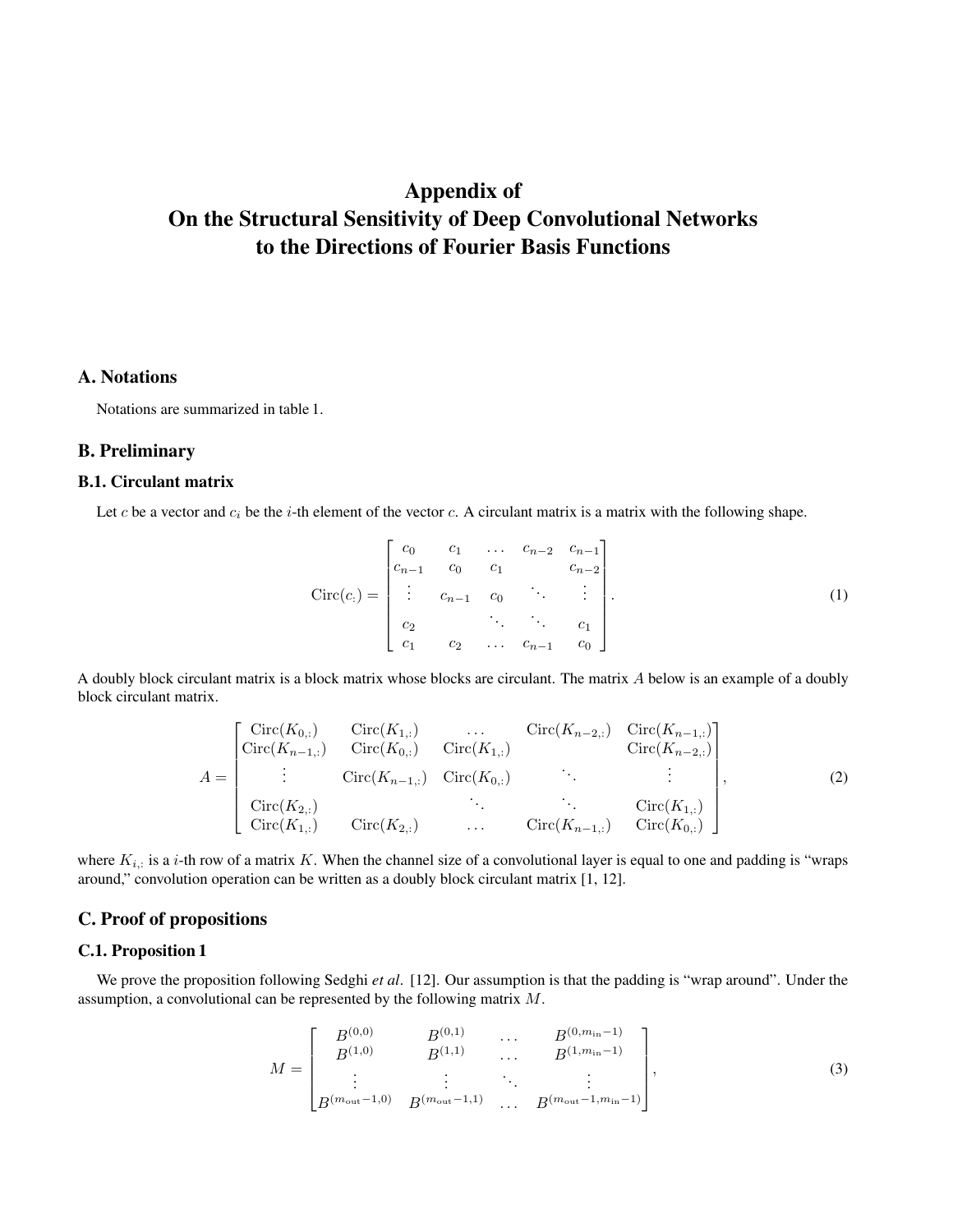| Table 1. Notation table.                                                   |
|----------------------------------------------------------------------------|
| $Circ(c)$ : A Circulant matrix crated by a vector c.                       |
| $x_i$ : An <i>i</i> -th element of a vector x.                             |
| $A_{i,j}$ : An <i>i</i> -th row <i>j</i> -th column element of a matrix A. |
| $A_{i,j}$ : An <i>i</i> -th row <i>j</i> -th column element of a matrix A. |
| $\omega_N$ : <i>n</i> -th root of 1, $\exp(2\pi\sqrt{-1/N})$ .             |
| $\omega_N^i$ : <i>n</i> -th root of 1 power <i>i</i> .                     |
| $F_N$ : A matrix which $(F_N)_{i,j} = \omega_N^{(i+j)}$ .                  |
| $S(X)$ : 2d Fourier transformation of a matrix X.                          |
| $Q_N$ : A matrix $F_N \otimes F_N$ .                                       |
| $\otimes$ : A Kronecker product.                                           |
| $I_m$ : <i>m</i> -dimensional identity matrix.                             |
| $R: I_m \otimes Q_N$ .                                                     |
| $m$ : Channel size.                                                        |
|                                                                            |

where each  $B^{(c,d)}$  is a doubly circulant matrix. Let  $D^{(c,d)} = Q_N^{\text{H}} B^{(c,d)} Q_N$ . Since  $B_{c,d}$  is a doubly circulant matrix,  $D^{(c,d)}$  is a diagonal matrix. Now we can write,

$$
(I_{\text{out}} \otimes Q_N)^{\text{H}} M (I_{\text{in}} \otimes Q_N) = \begin{bmatrix} D^{(0,0)} & D^{(0,1)} & \cdots & D^{(0,m_{\text{in}}-1)} \\ D^{(1,0)} & D^{(1,1)} & \cdots & D^{(1,m_{\text{in}}-1)} \\ \vdots & \vdots & \ddots & \vdots \\ D^{(m_{\text{out}}-1,0)} & D^{(m_{\text{out}}-1,1)} & \cdots & D^{(m_{\text{out}}-1,m_{\text{in}}-1)} \end{bmatrix}.
$$
 (4)

By multiplying  $(I_{m_{\rm out}}\otimes Q_N)$  from left and  $(I_{m_{\rm in}}\otimes Q_N)^{\rm H}$  from right, we have

$$
M = (I_{m_{\text{out}}} \otimes Q_N) L (I_{m_{\text{in}}} \otimes Q_N)^{\text{H}}, \tag{5}
$$

where

$$
L = \begin{bmatrix} D^{(0,0)} & D^{(0,1)} & \cdots & D^{(0,m_{\text{in}}-1)} \\ D^{(1,0)} & D^{(1,1)} & \cdots & D^{(1,m_{\text{in}}-1)} \\ \vdots & \vdots & \ddots & \vdots \\ D^{(m_{\text{out}}-1,0)} & D^{(m_{\text{out}}-1,1)} & \cdots & D^{(m_{\text{out}}-1,m_{\text{in}}-1)} \end{bmatrix}.
$$
 (6)

## C.2. Proposition 2

We prove the proposition partially following Sedghi *et al.* [12]. Using prop. 1,  $M^{(i)}$  can be decomposed as follows.

$$
M^{(i)} = (I_{m_{i+1}} \otimes Q_N) L^{(i)} (I_{m_i} \otimes Q_N)^{\mathrm{H}}, \tag{7}
$$

where  $L(i)$  is a block matrix such that each block is diagonal. Since

$$
(I_m \otimes Q_N)^{\mathrm{H}} (I_m \otimes Q_N) = I_{mN^2},\tag{8}
$$

we can write M as

$$
M = \left(I_{m_{d+1}} \otimes Q_N\right) \left(\prod_{i=1}^d L^{(i)}\right) \left(I_{m_1} \otimes Q_N\right)^{\mathrm{H}},\tag{9}
$$

where  $d$  is the number of layers. Let

$$
L = \prod_{i=1}^{d} L^{(i)} \tag{10}
$$

$$
= \begin{bmatrix} D^{(0,0)} & D^{(0,1)} & \cdots & D^{(0,m_{\text{in}}-1)} \\ D^{(1,0)} & D^{(1,1)} & \cdots & D^{(1,m_{\text{in}}-1)} \\ \vdots & \vdots & \ddots & \vdots \\ D^{(m_{\text{out}}-1,0)} & D^{(m_{\text{out}}-1,1)} & \cdots & D^{(m_{\text{out}}-1,m_{\text{in}}-1)} \end{bmatrix}.
$$
 (11)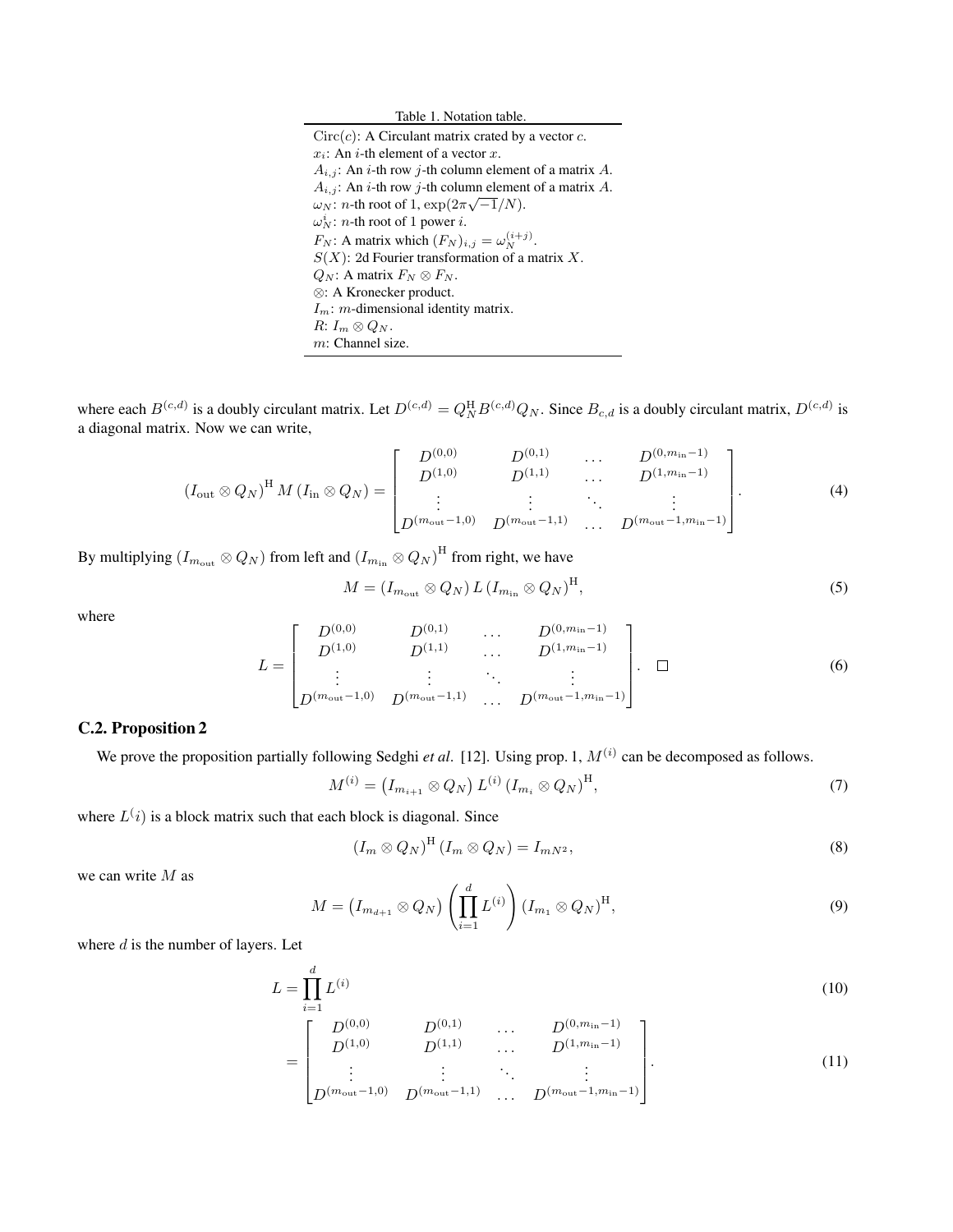Since all  $L^{(i)}$  are block matrix such that all blocks are diagonal. For any  $w \in \{1, \ldots, N^2\}$ , let  $G^{(w)}$  be a matrix such that

$$
G_{i,j}^{(w)} = D_{w,w}^{(i,j)}.\tag{12}
$$

Let  $\sigma$  be a singular value of  $G^{(w)}$  with a left singular vector x and a right singular vector y. We claim that  $y \otimes (Q_N)_{\cdot,w}$  is a right singular vector of M. Let  $e_w$  be a standard basis vector. Since  $D^{(i,j)}$  is diagonal,

$$
L(y \otimes e_w) = \sigma(x \otimes e_w). \tag{13}
$$

Thus,

$$
M(y \otimes (Q_N)_{:,w}) = (I_{m_{d+1}} \otimes Q_N)L(y \otimes e_w)
$$
\n<sup>(14)</sup>

$$
= \sigma(I_{m_{d+1}} \otimes Q_N)(x \otimes e_w) \tag{15}
$$

$$
= \sigma(x \otimes e_w). \tag{16}
$$

Let  $\tilde{\sigma}$  be another singular value of  $G^{(w)}$  with a left singular vector  $\tilde{x}$  and a right singular vector  $\tilde{y}$ . Then,

$$
(x \otimes ((Q_N)_{:,w}))^{\mathrm{H}}(\tilde{x} \otimes ((Q_N)_{:,w})) = (x \otimes ((Q_N)_{:,w}))^{\mathrm{H}} (I_{m_{\mathrm{out}}} \otimes Q_N)(I_{m_{\mathrm{out}}} \otimes Q_N)^{\mathrm{H}}(\tilde{x} \otimes ((Q_N)_{:,w})) \tag{17}
$$

$$
= (x \otimes e_w)^{\mathrm{H}} (\tilde{x} \otimes e_w) \tag{18}
$$

$$
=x^{\mathrm{H}}\tilde{x}\tag{19}
$$

$$
=0.\t(20)
$$

Similarly,

$$
(y \otimes ((Q_N)_{:,w}))^{\mathrm{H}} (\tilde{y} \otimes ((Q_N)_{:,w})) = 0. \tag{21}
$$

Also,

$$
(x \otimes ((Q_N)_{:,w}))^{\mathrm{H}}(x \otimes ((Q_N)_{:,w})) = 1,
$$
\n(22)

$$
(y \otimes ((Q_N)_{:,w}))^{\mathrm{H}}(y \otimes ((Q_N)_{:,w})) = 1.
$$
\n(23)

Let  $\tilde{\sigma}$  be another singular value of  $G^{(\tilde{w})}$  with a left singular vector  $\tilde{x}$  and a right singular vector  $\tilde{y}$ , where  $w \neq \tilde{w}$ . Then,

$$
(x \otimes ((Q_N)_{:,w}))^{\mathrm{H}}(\tilde{x} \otimes ((Q_N)_{:, \tilde{w}})) = (x \otimes ((Q_N)_{:,w}))^{\mathrm{H}}(I_{m_{\mathrm{out}}} \otimes Q_N)(I_{m_{\mathrm{out}}} \otimes Q_N)^{\mathrm{H}}(\tilde{x} \otimes ((Q_N)_{:, \tilde{w}}))
$$
(24)  

$$
= (x \otimes e_w)^{\mathrm{H}}(\tilde{x} \otimes e_{\tilde{w}})
$$
(25)

$$
=0.\t(26)
$$

The last line holds because there are no overwrap in non-zero elements in the two vectors. Similarly,

$$
(y \otimes ((Q_N)_{:,w}))^{\mathrm{H}}(\tilde{y} \otimes ((Q_N)_{:, \tilde{w}})) = 0. \tag{27}
$$

Thus, using the Kronecker product of singular vectors of  $G^{(w)}$  and  $(Q_N)_{:,w}$  for all w, we may form a singular value decomposition of M.  $\Box$ 

#### C.3. Proposition 3

Let  $M$  be a matrix that represents the convolutional layer. When we have a skip connection, the convolution plus the skip connection can be represented as

$$
M+I. \tag{28}
$$

Since M is a doubly block circulant matrix,  $M + I$  is also a doubly block circulant matrix. Thus, we can apply Prop. 2 with the number of layer  $d = 1$ .  $\Box$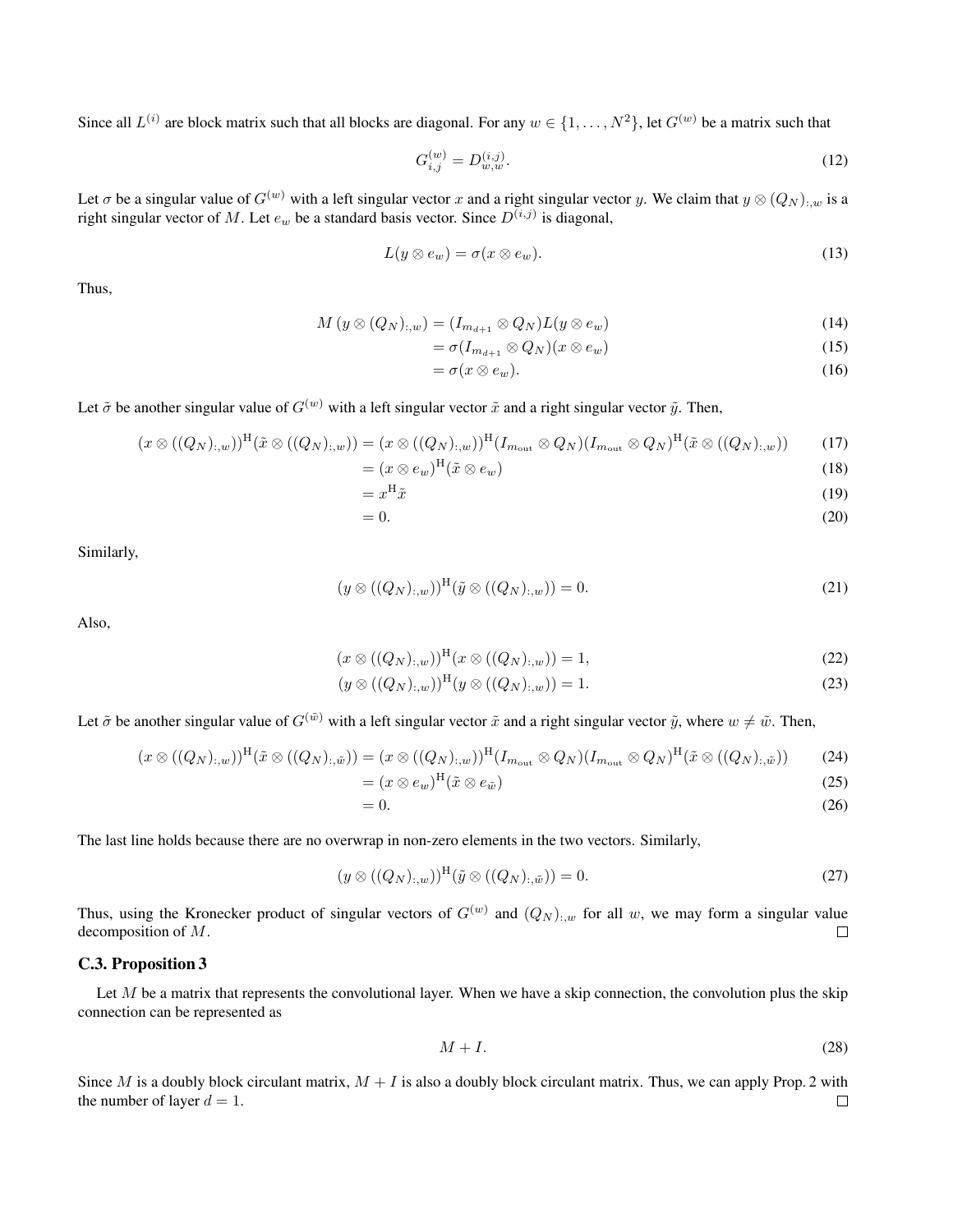#### C.4. Proposition 4

Normalization layers such as batch-normalization layer at test time or weight-normalization layer can be represented by a multiplication of a diagonal matrix whose elements corresponding to the same channels are equal. Thus, convolutional layers followed by such normalization layers can be represented by Eq.(3). Thus, we can apply Prop. 2.  $\Box$ 

#### C.5. Proposition 5

First, we consider a sampling operation to a tensor G such that we sample elements of inputs whose  $x, y$  coordinates are in  ${i,j \in [0 \text{ mod } s]}$  and  ${j = 0 \text{ (mod } s}$ . For simplicity, we consider a convolution with intput output channel sizes are one. We start from analysis of the output of the operation when its input is  $(F_N)_{:,\alpha} \otimes (F_N)_{b,\cdots}$  Since  $i, j$ -th element of the output is  $\left((F_N)_{:,a}\otimes (F_N)_{b,:}\right)_{i\times s,j\times s}$  and

$$
((F_N)_{:,a} \otimes (F_N)_{b,:})_{i \times s,j \times s} = ((F_{N/s})_{:,a} \otimes (\mathcal{N}(N/s))) \otimes (F_{N/s})_{(b} \otimes (\mathcal{N}(N/s))) : )_{i,j},
$$
\n(29)

the output is  $(F_{N/s})_{::(a\% (N/s))} \otimes (F_{N/s})_{(b\% (N/s)),:}$ . Thus, when we decompose the input x as

$$
x = \sum_{a=0}^{N} \sum_{b=0}^{N} \lambda^{(a,b)}(F_N)_{:,a} \otimes (F_N)_{b,:},
$$
\n(30)

and decompose the output  $y$  as

$$
y = \sum_{a=0}^{N/s} \sum_{b=0}^{N/s} \tilde{\lambda}^{(a,b)}(F_N)_{:,a} \otimes (F_N)_{b,:},
$$
\n(31)

the following equation holds.

$$
\tilde{\lambda}^{(a,b)} = \sum_{l=0}^{s} \sum_{r=0}^{s} \lambda^{(a+lN/s,b+rN/s)}.
$$
\n(32)

Thus, the sampling operation can be written as

$$
Q_{N/s}SQ_N^{\rm H},\tag{33}
$$

where

$$
S = \begin{bmatrix} I_{(N/s)^2} & I_{(N/s)^2} & \dots & I_{(N/s)^2} \end{bmatrix}.
$$
 (34)

The same holds when the input output channel size is  $m \geq 1$ , and we can write the operation as

$$
(I_m \otimes Q_{N/s})S'(I_m \otimes Q_N)^{\mathrm{H}},\tag{35}
$$

where  $S'$  is a block diagonal matrix such that

$$
S' = \begin{bmatrix} S & O & \dots & O \\ O & S & \dots & O \\ \vdots & \vdots & \ddots & \vdots \\ O & O & \dots & S \end{bmatrix} . \tag{36}
$$

Let  $M$  be a matrix that represents a convolutional layer with stride 1. Since a convolutional layer with stride  $s$  can be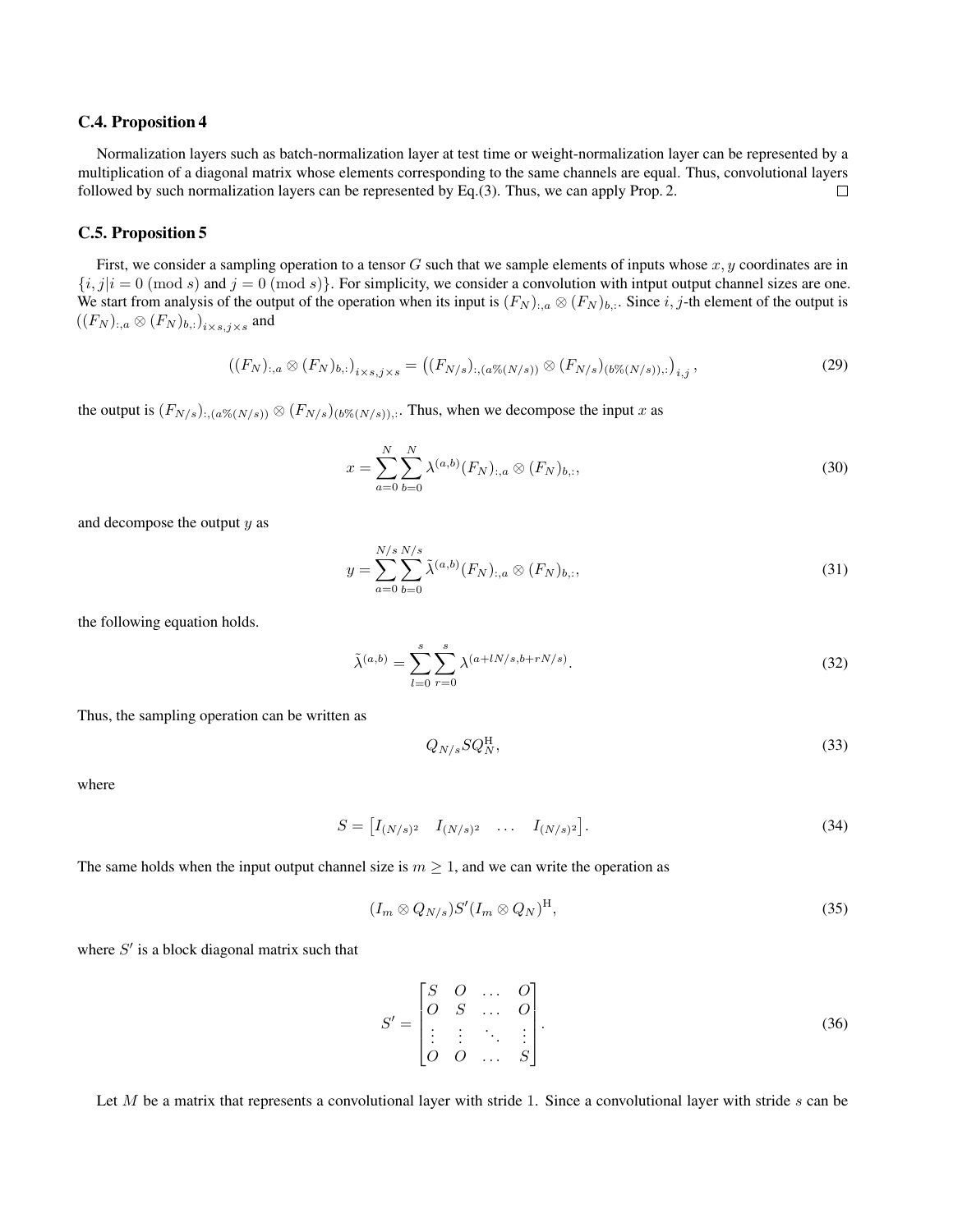represented by a multiplication of M followed by the sampling operation, the convolutional layer can be represented by

$$
(I_{m_{\text{out}}} \otimes Q_{N/s})S'(I_{m_{\text{in}}} \otimes Q_N)^{\text{H}}M
$$
\n(37)

$$
=(I_{m_{\text{out}}} \otimes Q_{N/s})S'L(I_{m_{\text{in}}} \otimes Q_N)^{\text{H}}
$$
\n
$$
\begin{bmatrix} C & O \\ O & O \end{bmatrix}
$$
\n
$$
(38)
$$

$$
=(I_{m_{\text{out}}} \otimes Q_{N/s})\begin{bmatrix} S & O & \dots & O \\ O & S & \dots & O \\ \vdots & \vdots & \ddots & \vdots \\ O & O & \dots & S \end{bmatrix} \tag{39}
$$

$$
\begin{bmatrix}\nD^{(0,0)} & D^{(0,1)} & \cdots & D^{(0,m_{\text{in}}-1)} \\
D^{(1,0)} & D^{(1,1)} & \cdots & D^{(1,m_{\text{in}}-1)} \\
\vdots & \vdots & \ddots & \vdots \\
D^{(m_{\text{out}}-1,0)} & D^{(m_{\text{out}}-1,1)} & \cdots & D^{(m_{\text{out}}-1,m_{\text{in}}-1)}\n\end{bmatrix}\n\begin{bmatrix}\nI_{m_{\text{in}}} \otimes Q_N\n\end{bmatrix}^{\text{H}}\n\tag{40}
$$

$$
= (I_{m_{\text{out}}} \otimes Q_{N/s}) \begin{bmatrix} \tilde{S}^{(0,0)} & \tilde{S}^{(0,1)} & \cdots & \tilde{S}^{(0,m_{\text{in}}-1)} \\ \tilde{S}^{(1,0)} & \tilde{S}^{(1,1)} & \cdots & \tilde{S}^{(1,m_{\text{in}}-1)} \\ \vdots & \vdots & \ddots & \vdots \\ \tilde{S}^{(m_{\text{out}}-1,0)} & \tilde{S}^{(m_{\text{out}}-1,1)} & \cdots & \tilde{S}^{(m_{\text{out}}-1,m_{\text{in}}-1)} \end{bmatrix} (I_{m_{\text{in}}} \otimes Q_N)^{\text{H}}, \tag{41}
$$

where  $\tilde{S}^{(c,d)}$  is a diagonal matrix. For later use, we define a matrix L as

$$
L = \begin{bmatrix} \tilde{S}^{(0,0)} & \tilde{S}^{(0,1)} & \cdots & \tilde{S}^{(0,m_{\text{in}}-1)} \\ \tilde{S}^{(1,0)} & \tilde{S}^{(1,1)} & \cdots & \tilde{S}^{(1,m_{\text{in}}-1)} \\ \vdots & \vdots & \ddots & \vdots \\ \tilde{S}^{(m_{\text{out}}-1,0)} & \tilde{S}^{(m_{\text{out}}-1,1)} & \cdots & \tilde{S}^{(m_{\text{out}}-1,m_{\text{in}}-1)} \end{bmatrix}.
$$
 (42)

For any  $w \in \{1, \ldots, (N/s)^2\}$ , let  $G^{(w)}$  be a matrix such that

$$
G_{i,j}^{(w)} = \tilde{S}_{w,w}^{(i,j)}.
$$
\n(43)

Let  $\sigma$  be a singular value of  $G^{(w)}$  with a left singular vector x and a right singular vector y. Let us consider the following unique decomposition:

$$
y = \sum_{i=1}^{s^2} y^{(i)} \otimes \tilde{e}_i,
$$
\n(44)

where  $\tilde{e}_i$  is a s-dimensional standard basis vector. We claim that

$$
\sum_{i=1}^{s} y^{(i)} \otimes (Q_N)_{:,w+is}.\tag{45}
$$

is a right singular vector of M.

Let  $e_w$  be a  $(N/s)^2$ -dimensional standard basis vector. Since  $\tilde{S}^{(i,j)}$  is diagonal,

$$
L(y \otimes e_w) = \sigma(x \otimes e_w). \tag{46}
$$

Thus,

$$
M\left(\sum_{i=1}^{s} y^{(i)} \otimes (Q_N)_{:,w+is}\right) = (I_{m_{d+1}} \otimes Q_{N/s})L(y \otimes e_w)
$$
\n(47)

$$
= \sigma(I_{m_{d+1}} \otimes Q_{N/s})(x \otimes e_w) \tag{48}
$$

$$
= \sigma(x \otimes (Q_{N/s})_{:,w}). \tag{49}
$$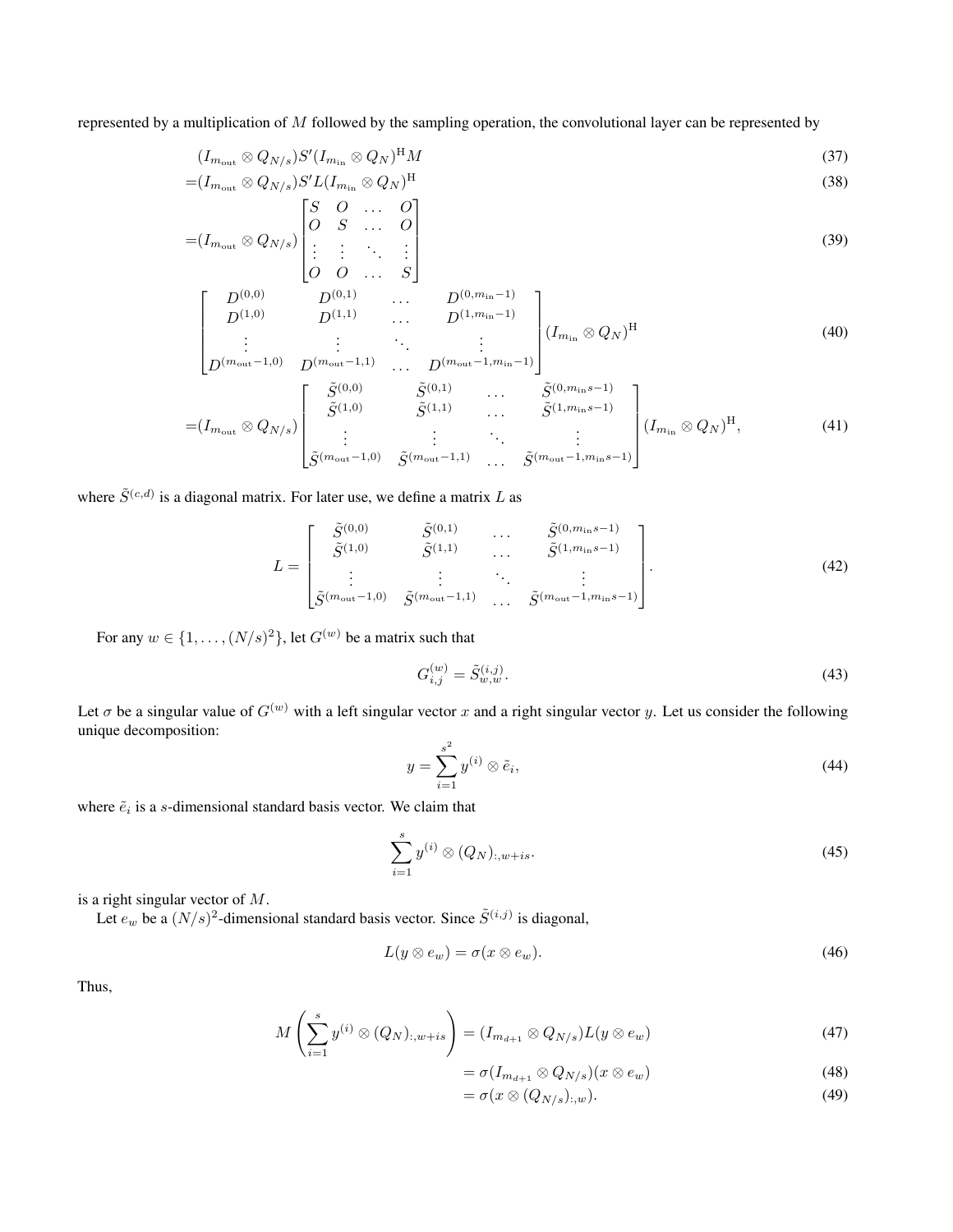Let  $\tilde{\sigma}$  be another singular value of  $G^{(w)}$  with a left singular vector  $\tilde{x}$  and a right singular vector  $\tilde{y}$ . Then,

$$
\left(\sum_{i=1}^{s} y^{(i)} \otimes (Q_N)_{:,w+is}\right)^{\mathrm{H}} \left(\sum_{i=1}^{s} \tilde{y}^{(i)} \otimes (Q_N)_{:,w+is}\right) \tag{50}
$$

$$
= \left(\sum_{i=1}^{s} y^{(i)} \otimes (Q_N)_{:,w+is}\right)^{\mathrm{H}} (I_m \otimes Q_N)(I_m \otimes Q_N)^{\mathrm{H}} \left(\sum_{i=1}^{s} \tilde{y}^{(i)} \otimes (Q_N)_{:,w+is}\right) \tag{51}
$$

$$
= \left(\sum_{i=1}^{s} y^{(i)} \otimes \tilde{e}_i \otimes e_w\right)^{\mathrm{H}} \left(\sum_{i=1}^{s} \tilde{y}^{(i)} \otimes \tilde{e}_i \otimes e_w\right) \tag{52}
$$

$$
=(y\otimes e_w)^{\mathrm{H}}(\tilde{y}\otimes e_w) \tag{53}
$$

$$
=y^H\tilde{y}
$$
\n<sup>(54)</sup>

$$
=0.\tag{55}
$$

Similarly,

$$
\left(x\otimes (Q_{N/s})_{:,w}\right)^{\mathrm{H}}\left(\tilde{x}\otimes (Q_{N/s})_{:,w}\right)=0\tag{56}
$$

Also,

$$
\left(x \otimes (Q_{N/s})_{:,w}\right)^{\mathrm{H}} \left(x \otimes (Q_{N/s})_{:,w}\right) = 1,\tag{57}
$$

$$
\left(\sum_{i=1}^{s} y^{(i)} \otimes (Q_N)_{:,w+is}\right)^{\mathrm{H}} \left(\sum_{i=1}^{s} y^{(i)} \otimes (Q_N)_{:,w+is}\right) = 1. \tag{58}
$$

Let  $\tilde{\sigma}$  be another singular value of  $G^{(\tilde{w})}$  with a left singular vector  $\tilde{x}$  and a right singular vector  $\tilde{y}$ , where  $w \neq \tilde{w}$ . Then,

$$
\left(\sum_{i=1}^{s} y^{(i)} \otimes (Q_N)_{:,w+is}\right)^{\mathrm{H}} \left(\sum_{i=1}^{s} \tilde{y}^{(i)} \otimes (Q_N)_{:, \tilde{w}+is}\right) \tag{59}
$$

$$
= \left(\sum_{i=1}^{s} y^{(i)} \otimes (Q_N)_{:,w+is}\right)^{\mathrm{H}} (I_{m_{\mathrm{out}}} \otimes Q_N)(I_{m_{\mathrm{out}}} \otimes Q_N)^{\mathrm{H}} \left(\sum_{i=1}^{s} \tilde{y}^{(i)} \otimes (Q_N)_{:, \tilde{w}+is}\right) \tag{60}
$$

$$
=(y\otimes e_w)^{\mathrm{H}}(\tilde{y}\otimes e_{\tilde{w}}) \tag{61}
$$

$$
=0.\tag{62}
$$

The last line holds because there are no overwrap in non-zero elements in the two vectors. Similarly,

$$
\left(x \otimes (Q_{N/w})_{:,w}\right)^{\mathrm{H}} \left(\tilde{x} \otimes (Q_{N/s})_{:, \tilde{w}}\right) = 0. \tag{63}
$$

Thus, using  $x \otimes (Q_{N/w})_{:,w}$  and (44) for all w and singular values, we may form a singular value decomposition of M.  $\Box$ 

## C.6. Proposition 6

Assume x is a vector such that  $S(x)_{u,v} = S(x)_{N-u,N-v}^*$ . Let  $y = S(x)$ . Then,

$$
x_{u,v} = S^{-1}(y)_{u,v}
$$
(64)

$$
= \frac{1}{N} \sum_{m=0}^{N-1} \sum_{n=0}^{N-1} y_{m,n} \exp(2\pi\sqrt{-1}(um + vn)/N)
$$
(65)

$$
= \frac{1}{N} \sum_{(m,n)\in\{0,\dots,N-1\}\times\{0,\dots,N-1\}} y_{m,n} \exp(2\pi\sqrt{-1}(um+vn)/N).
$$
 (66)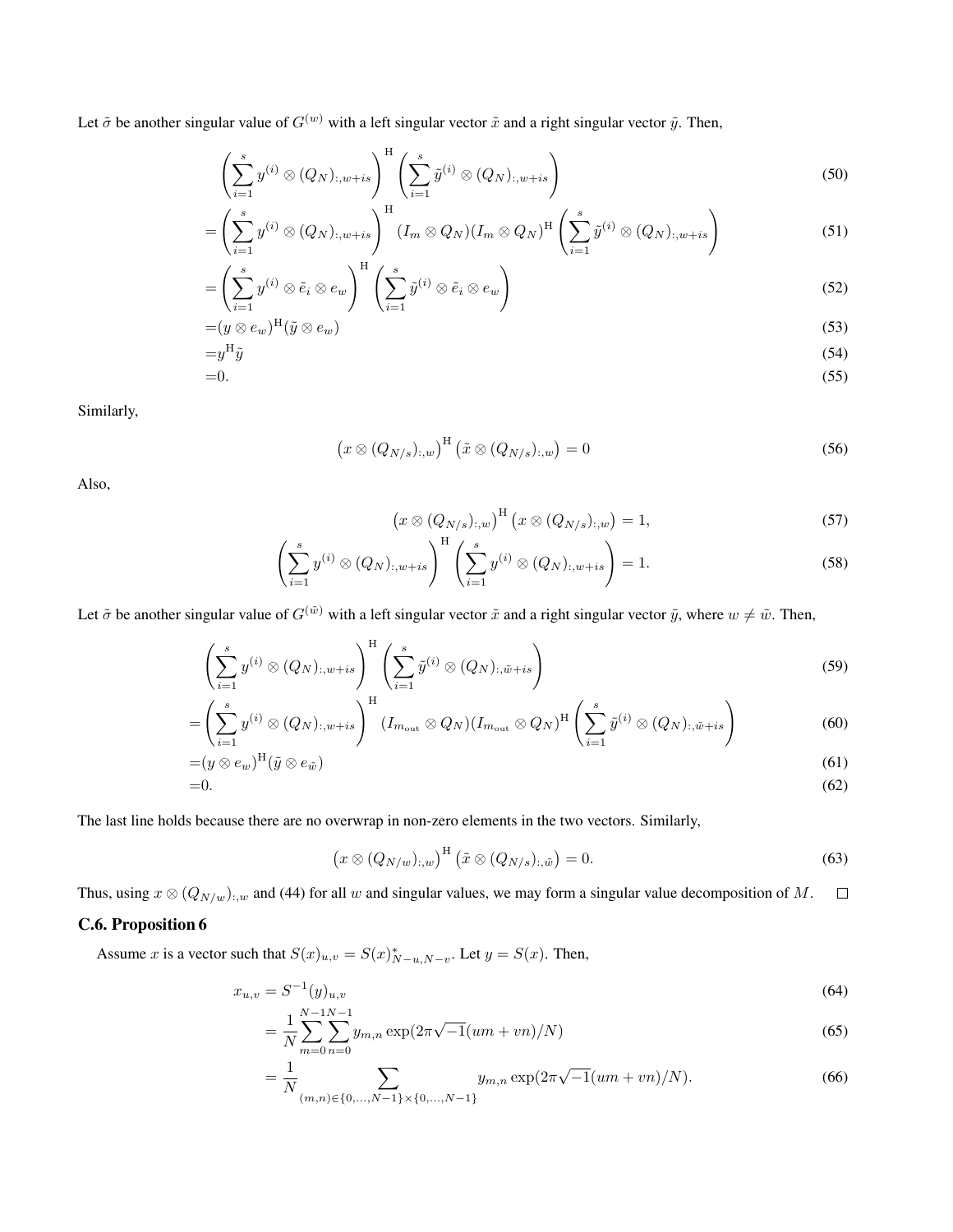When  $N$  is odd,

$$
\frac{1}{N} \sum_{(m,n)\in\{0,\dots,N-1\}\times\{0,\dots,N-1\}} y_{m,n} \exp(2\pi\sqrt{-1}(um+vn)/N)
$$
\n(67)

$$
=y_{0,0} + \frac{1}{N} \sum_{(m,n)\in\{0,\ldots,N-1\}\times\{0,\ldots,N-1\}\backslash\{(0,0)\}} \frac{1}{2} \tag{68}
$$

$$
y_{m,n} \exp(2\pi\sqrt{-1}(um + vn)/N) + y_{N-m,N-n} \exp(2\pi\sqrt{-1}(u(N-m) + v(N-n))/N))
$$
\n(69)

$$
=y_{0,0} + \frac{1}{N} \sum_{(m,n)\in\{0,\ldots,N-1\}\times\{0,\ldots,N-1\}\backslash\{(0,0)\}} (\text{Re}(y_{m,n})\cos(2\pi(um+vn)/N) - \text{Im}(y_{m,n})\sin(2\pi(um+vn)/N)).
$$
\n(70)

Since  $y_{0,0} = y_{0,0}$ \*, which means  $y_{0,0}$  is real,  $x_{u,v}$  is real. When N is even,

$$
\frac{1}{N} \sum_{(m,n)\in\{0,\dots,N-1\}\times\{0,\dots,N-1\}} y_{m,n} \exp(2\pi\sqrt{-1}(um+vn)/N)
$$
\n(71)

$$
=y_{0,0} + y_{N/2,N/2} + \frac{1}{N} \sum_{(m,n)\in\{0,\ldots,N-1\}\times\{0,\ldots,N-1\}\backslash\{(0,0),(N/2,N/2)\}} \frac{1}{2} \tag{72}
$$

$$
y_{m,n} \exp(2\pi\sqrt{-1}(um+vn)/N) + y_{N-m,N-n} \exp(2\pi\sqrt{-1}(u(N-m)+v(N-n))/N))
$$
\n(73)

$$
=y_{0,0} + y_{N/2,N/2} + \frac{1}{N} \sum_{(m,n)\in\{0,\dots,N-1\}\times\{0,\dots,N-1\}\backslash\{(0,0)\}} (74)
$$

$$
Re(y_{m,n})\cos(2\pi(um+vn)/N) - Im(y_{m,n})\sin(2\pi(um+vn)/N)).
$$
\n(75)

Since  $y_{0,0} = y_{0,0}$ \* and  $y_{N/2,N/2} = y_{N-N/2,N-N/2}$ \*  $=y_{N/2,N/2}$ \*,  $x_{u,v}$  is real. Thus, when  $S(x)_{u,v} = S(x)_{N-u,N-v}^*$  for all  $u$  and  $v$ ,  $x$  is real.

Assume  $x$  is a real vector. Then,

$$
S(x)_{N-u,N-v}^{*} = \frac{1}{N} \sum_{m=0}^{N-1} \sum_{n=0}^{N-1} y_{m,n} \exp(2\pi\sqrt{-1}((N-u)m + (N-v)n)/N)^{*}
$$
(76)

$$
= \frac{1}{N} \sum_{m=0}^{N-1} \sum_{n=0}^{N-1} y_{m,n} \exp(-2\pi\sqrt{-1}((N-u)m + (N-v)n)/N)
$$
(77)

$$
= \frac{1}{N} \sum_{m=0}^{N-1} \sum_{n=0}^{N-1} y_{m,n} \exp(2\pi\sqrt{-1}(um + vn)/N)
$$
(78)

$$
=S(x)_{u,v}.\quad \Box \tag{79}
$$

### D. Evaluation setups

Datasets: We used MNIST [8], fashion-MNIST [15], SVHN [10], CIFAR10, CIFAR100 [5], and ILSVRC2015 [11] as datasets. For CIFAR10 and CIFAR100, as an data augmentation, we padded four pixels on each side and randomly sampled a  $32 \times 32$  crop from the padded image or its horizontal flip. 4 pixels are padded on each side We then normalized them with the mean and std of each channel. For training on ILSVRC2015, we augmented data following He *et al*. [3]. For training on ILSVRC2015, we rescaled images with its shorter side randomly sampled in [256, 480] and randomly cropped into  $224 \times 244$ for scale augmentation [13]. We used per-channel subtraction and standard color augmentation [6]. For other datasets, we scaled inputs into the range from zero to one.

Architectures: We used a multi-layer perceptron (MLP) consisting of 1000–1000 hidden layer with ReLU activation, LeNet [7], WideResNet [16], DenseNet-BC [4], and VGG [13] with batch-normalization for evaluations on datasets except for ILSVRC2015. For ILSVRC2015, we used ResNet50 [3], DenseNet, VGG16, and GoogLeNet [14]. For VGG16 and GoogLeNet, we added a batch-normalization layer after each convolution for faster training.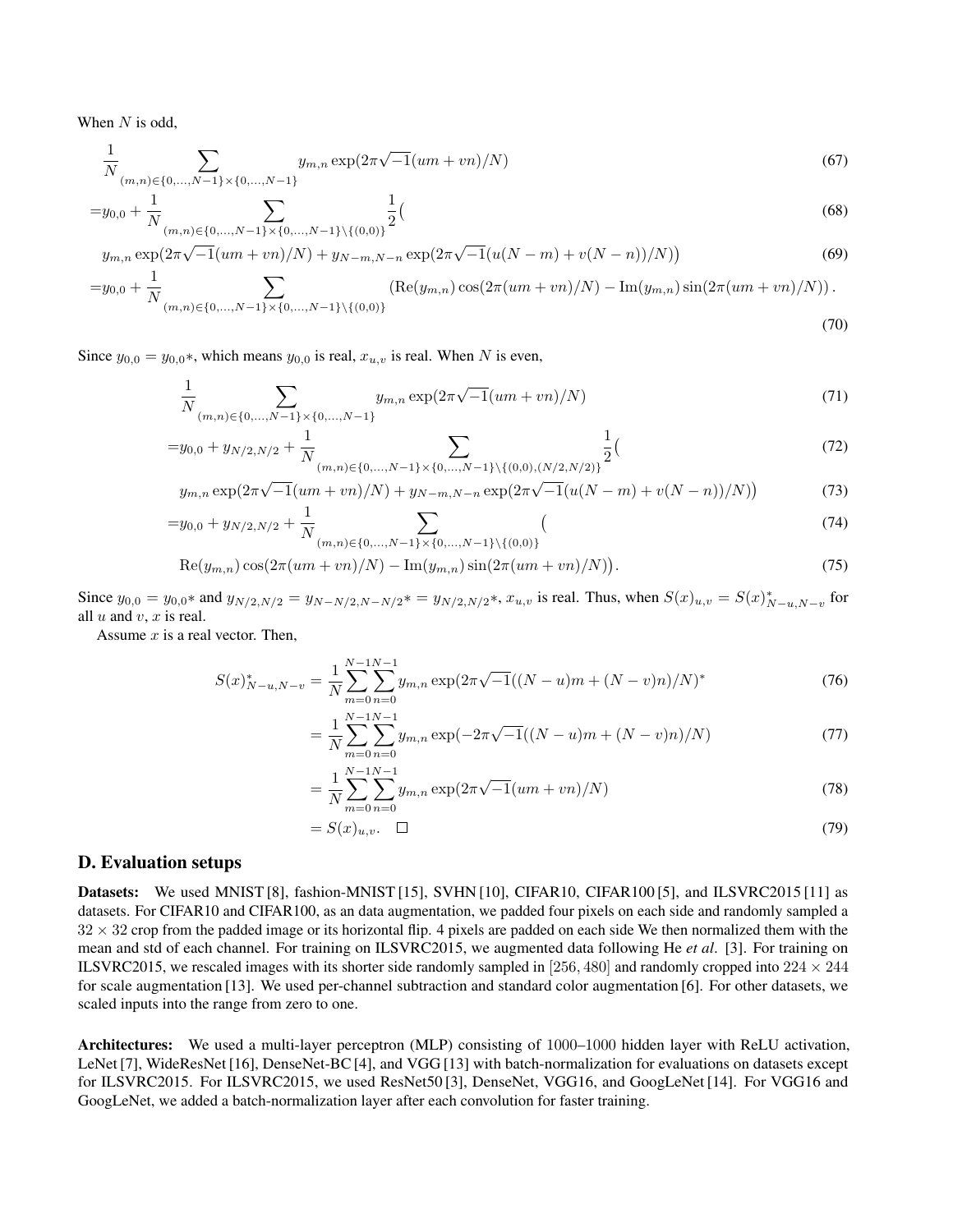Training details except for ILSVRC2015: We used Nesterov momentum as an optimizer with momentum 0.9, weight decay 0.0005, and batchsize 128 for the experiments. We trained the MLP and LeNet for 50 epochs with an initial learning rate 0.1 decayed by 0.1 at every 10 epochs. We trained WideResNet as follows. For MNIST, fashion-MNIST, and SVHN, we used width factor  $k = 4$ , layer 16, and dropout ratio 0.4, and trained for 160 epochs with initial learning ratio 0.01 decayed by 0.1 at epoch 80 and 120. For CIFAR10 and CIFAR100, we used width factor  $k = 10$ , layer 28, and dropout ratio 0.3, and trained for 200 epochs with initial learning ratio 0.1 decayed by 0.1 at epoch 60, 120, and 160. These are the same configuration for SVHN and CIFAR in Zagoruyko and Komodakis [16]. We trained DenseNet-BC with layer 100, growth rate 12, and dropout ratio 0.2.

Training details on ILSVRC2015: We used SGD with momentum 0.9, weight decay 0.0001, and batchsize 256, and trained for 90 epochs for all architectures. For ResNet50, GoogLeNet, and VGG16, we used the same learning rate scheduling and momentum correction used by Goyal *et al*. [2]. For DenseNet121, we set an initial learning rate to 0.1 and multiplied by 0.1 at epoch 30 and 60, following Huang *et al*. [4].

Metric: We used the fool ratio as a metric, which is the percentage of data that models changed its prediction, following Moosavi-Dezfooli *et al*. [9].